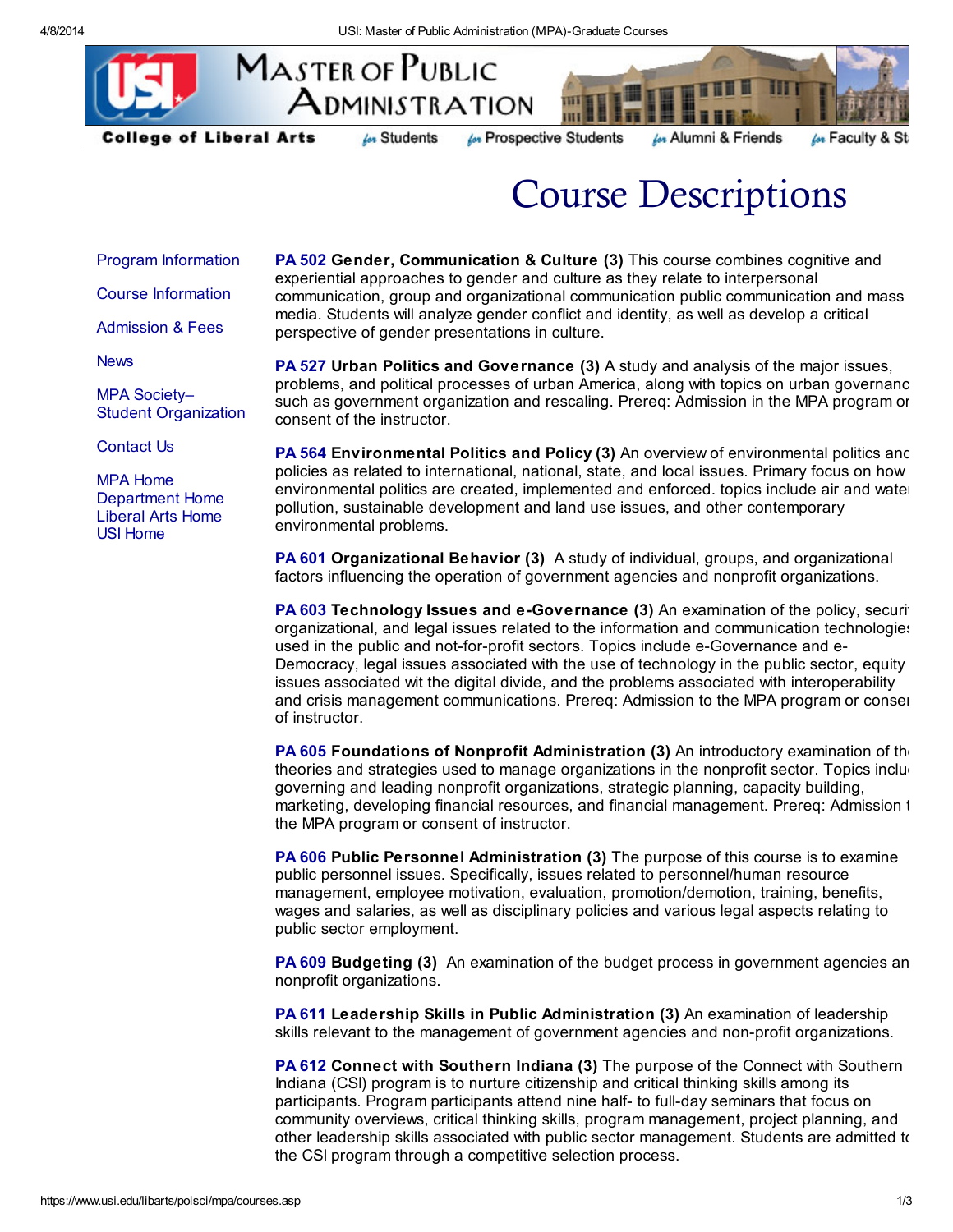4/8/2014 USI: Master of Public Administration (MPA)-Graduate Courses

PA 614 Interpersonal Communications within Organizations (3) This course provides a review of the research and applied approaches to organizational communications. This course includes an examination of the process of selecting appropriate communication channels, a consideration of the ways in which meaning, both verbal and nonverbal, is conveyed, and an exploration of ways in which communication can help alleviate typical interpersonal problems within organizations.

PA 615 Legal Aspects of Public Administration (3) The purpose of this course is to examine legal issues relating to Public Administration. Many legal topics will be addressed depth, such as public sector affirmative action, implementation of the Americans with Disabilities Act, whistle-blowing protections, public employee privacy and free speech in the workplace. More generally, this course will look at legal aspects and legal challenges to agency, regulations, policy implementation, and laws pertaining to the public sector.

PA 618 Research Methods in Public Administration (3) An examination of social science research methodologies relevant to the management of government agencies and non-profit organizations.

PA 631 Fundraising and Volunteer Administration (3) Analysis of fundraising strategies and the management of volunteers in government agencies and nonprofit organizations.

PA 632 Public Administration (3) Analysis of administrative procedures and policy issue in government agencies and nonprofit organizations.

PA 644 Policies and Processes in the Public Sector (3) An overview of policies and processes in the public sector, with an emphasis on the analytical and policy process fields of policy analysis. Includes an overview of decision making strategies, policy creation, and program evaluation.

PA 653 Ethics in Public Administration (3) Examination of the ethical problems and conflicts encountered by government officials, nonprofit administrators, and other public administrators. Students in this course will contemplate a variety of topics including values and ethics, situational ethics, and individual and organizational ethics.

PA 684 Grantwriting for Nonprofit Organizations (3) Intensive grant writing seminar wi a focus on strategies for developing mission and vision statements, program descriptions, evaluation rubrics, and budgets for grant proposals. Prereq: Admission to the MPA program or consent of instructor.

PA 690 Special Topics in Public Administration (3) A course that deals with a special topic in the field of public administration. Permission of the instructor.

PA 695 Internship in Public Agency (3) This course provides an internship experience in the public or not-for-profit sector through a minimum of 150 hours of supervised, professional work. Prereq: Successful completion of 12 hours in the MPA program OR permission of instructor.

Internship Goals:

- 1. The student will improve his or her knowledge of the internal dynamics of the public or nonprofit agency including the laws, rules, norms, and traditions that shape the internal structure, efficiency, and innovativeness of the organization.
- 2. The student will achieve praxis. That is, the student will synthesize academic theories of public administration with his or her newly developed understanding of the professional practices that occur in a real world setting.
- 3. The student will develop a mentoring relationship with a practitioner in the field and will have started developing a nascent networking relationship with other area professionals.

PA 697 Capstone Seminar (3)